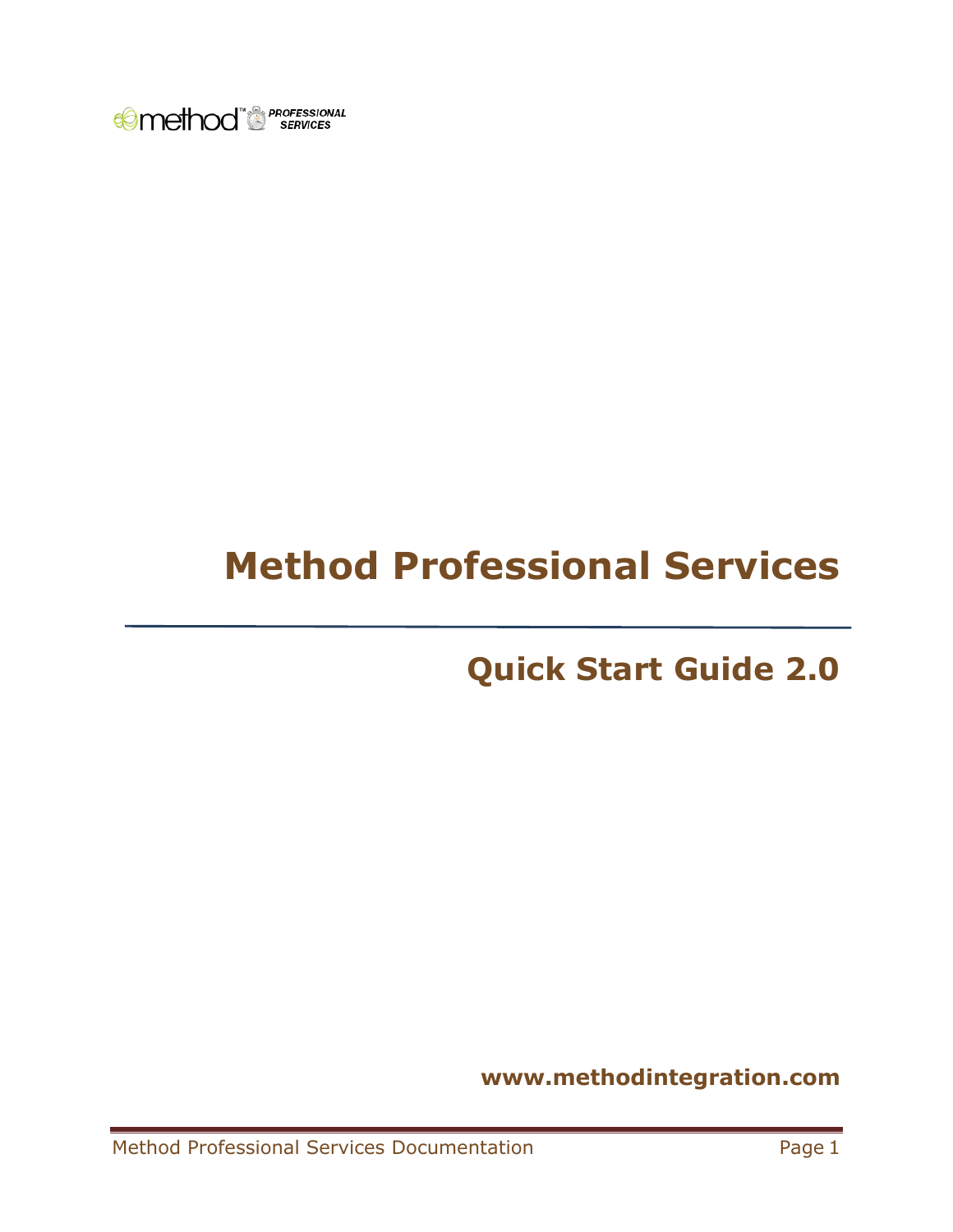# **Contents**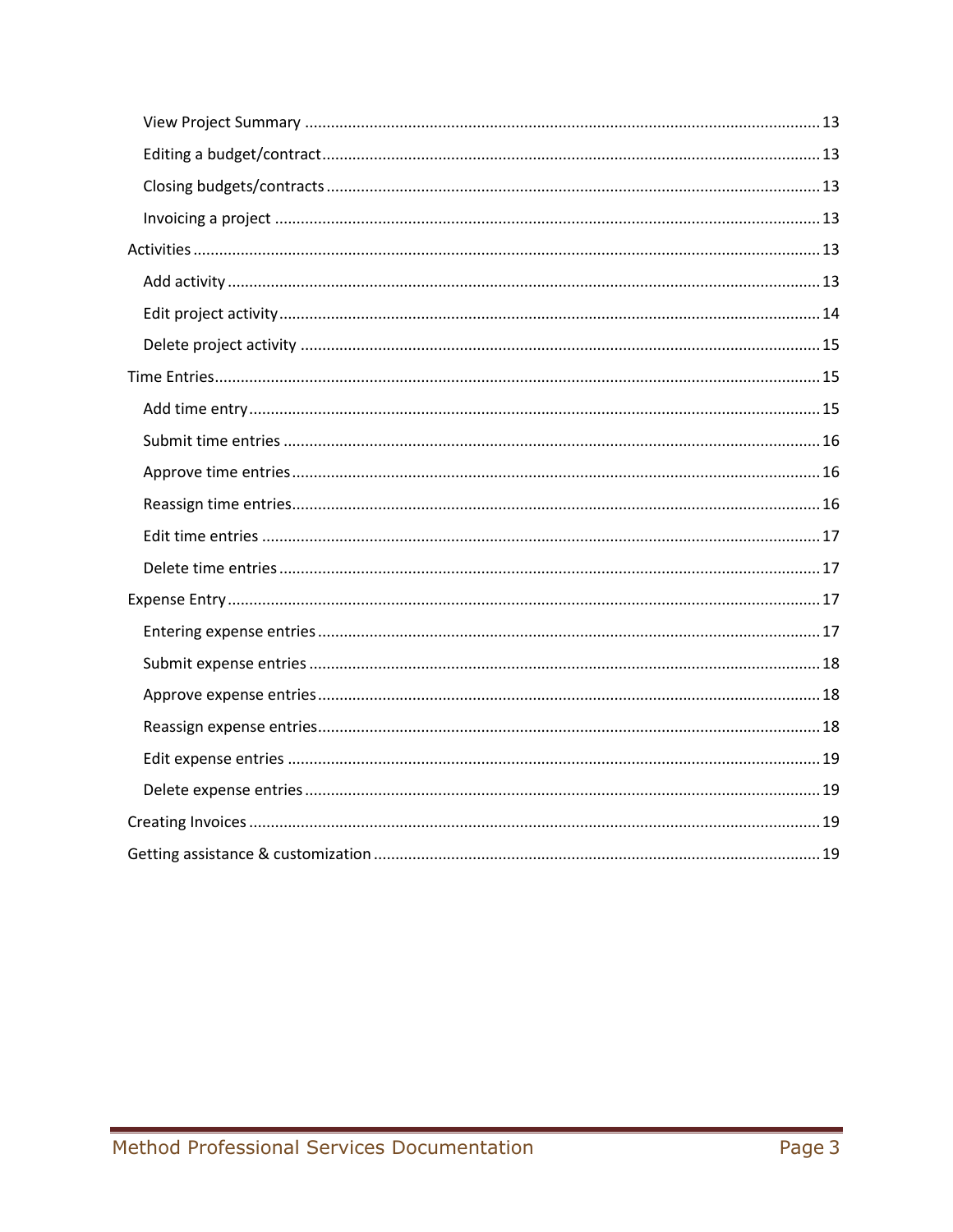# <span id="page-3-0"></span>**Method Professional Services Overview**

Method Professional Services is an app built on the Method Integration platform for the professionalservice industry.

Method Professional Services is an app that fulfils the budget/contract requirements that many QuickBooks users will face during their day-to-day use. QuickBooks users who enter time and expense against budget/contracts often require more rules, budget features and billing requirements. Regardless of the job being considered, Method Professional Services will allow you to track time and expense from something as simple as a fixed or hourly contract to those that take into consideration budgeted time and expenses.

Method Professional Services seeks to be the bridge between current industry features in QuickBooks and those do not currently exist.

- Companies that track time and expense against budget/contracts that need to enforce automatic preferences, monitoring and rules.
- **Time and expense entries have no approval process in QuickBooks.**
- Manual adjustments of Billable/Non-Billable time and expense entries in QuickBooks are not sufficient. Automatic monitoring and adjustments are required.
- **Companies that provide services by appointment require a system to maintain scheduled** services for future time and expense entry.

Examples of Professional Services include: accountants, architects, attorneys and law firms, consultants, engineers, physicians, public relations professionals, recruiters, and web designers to name a few.

# <span id="page-3-1"></span>**What is "Method"?**

The Method Integration platform uses its own patent-pending, bi-direction syncing engine that synchronizes every QuickBooks list and transaction in real-time between a desktop app and a web server. This enables Method to sport a live web-based version of your desktop QuickBooks, along with a Sales Center and Call Center for CRM capabilities. You can then install other "apps" (like Method Professional Services) to add industry-specific functionality. Finally, everything you see is built using the same tools you have access to, enabling you to create your own fields, tables, screens, actions, customer portals, and more. Your days of limited one-size-fits-all, industry-specific, boxed software are over. Method Professional Services brings in a new era of company-specific freedom.

# <span id="page-3-2"></span>**How do I get Method Professional Services?**

If you are not already a user on the Method Integration platform, visit the following website and go through the signup process:

#### [https://www.methodintegration.com/](https://www.methodintegration.com/web/SignUpApp.aspx?app=Method%20Field%20Services)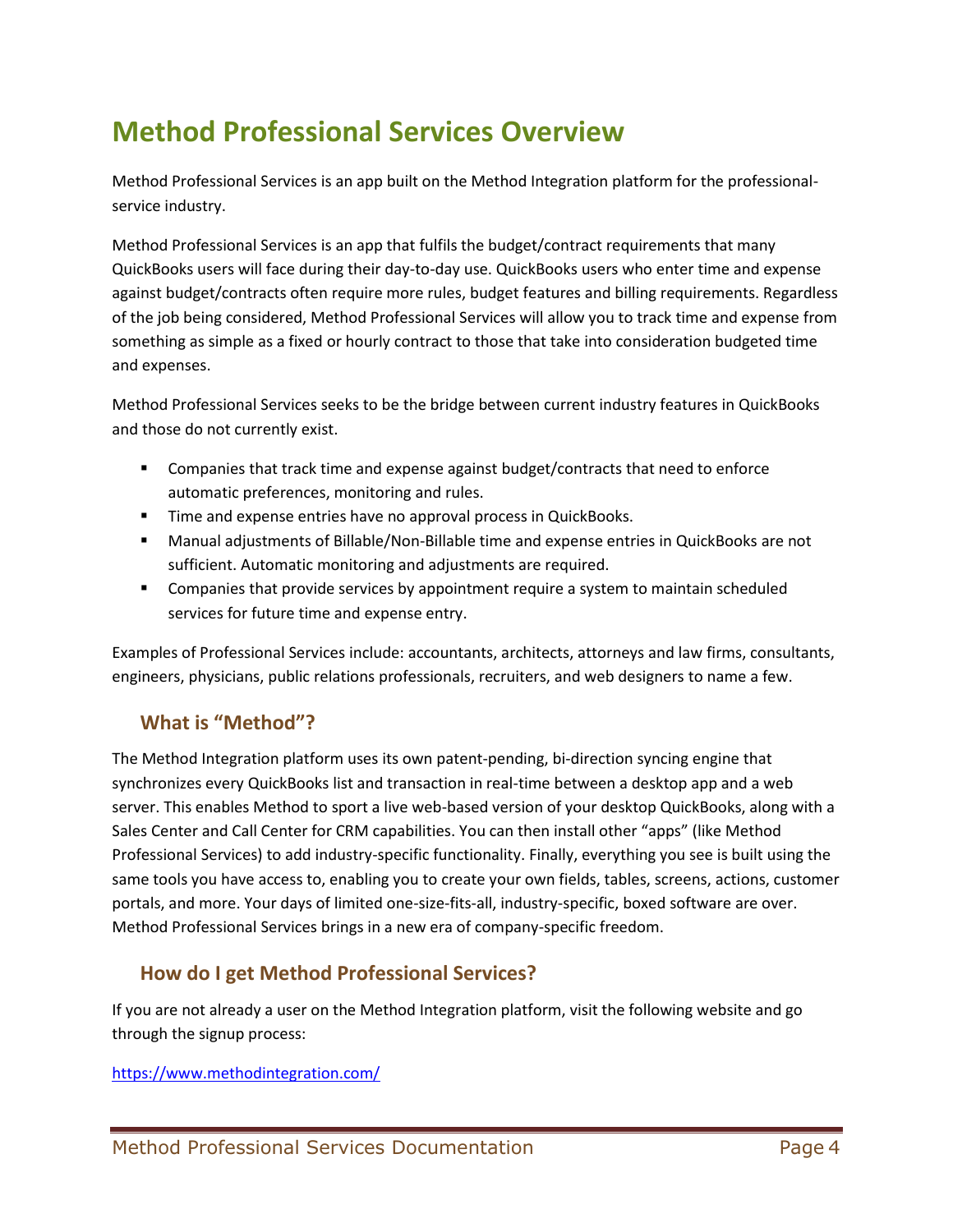If you are already a Method user, simply sign into Method, click on the *Customize* tab, click on the *My Account* tab link, and add the Method Professional Services app to your account.

# <span id="page-4-0"></span>**How do I add more advanced functionality, specific to my company?**

Method Professional Services is built to meet 90% of your needs and leaves it up to you to customize the last 10% to your specific requirements. Customization can be done by yourself at your own pace or by contacting your consultant to get some assisted services.

# <span id="page-4-1"></span>**Important Recommendations**

**Community**. Method is heavily community-based, so make use of it. You'll find that there are some power users out there who have already customized screens similar to how you want them customized, and would be more than happy to share their work with you. Visit the Method community at: <http://www.methodintegration.com/cs/>

**Customization Services**. The fact that each Method Professional Services user can have their own fully customized version makes it a unique solution. However, it is important to recognize that some customization tasks could be outside of your technical comfort zone. For example, adding a new field to a screen may be one thing, but designing a new process from scratch might require outside help. Therefore, be aware that for a fee, **our staff offers customization services**.

# <span id="page-4-2"></span>**What's coming on the horizon?**

**Creating Budget/Contract Estimates**. For some companies their budget/contract process starts at the Estimate level. In the near future you'll see the option to create an estimate and quickly flip it to a budget/contract for use.

**Method Reports.** The Method platform includes a powerful report designer, and shortly after beta we will be working to design and include even more powerful reporting for the Professional Services App.

# <span id="page-4-3"></span>**Prerequisites**

Method Professional Services allows time entries to be tracked for employees/vendors who charge various billing rates and therefore requires an edition of QuickBooks that supports billing rates.

The following editions of QuickBooks Pro, Premier or Enterprise 2007 or higher are compatible with Method Professional Services:

- **EXECO** Contractor Edition
- **Professional Services Edition**
- Accountants Edition`

# <span id="page-4-4"></span>**Permissions and App Settings**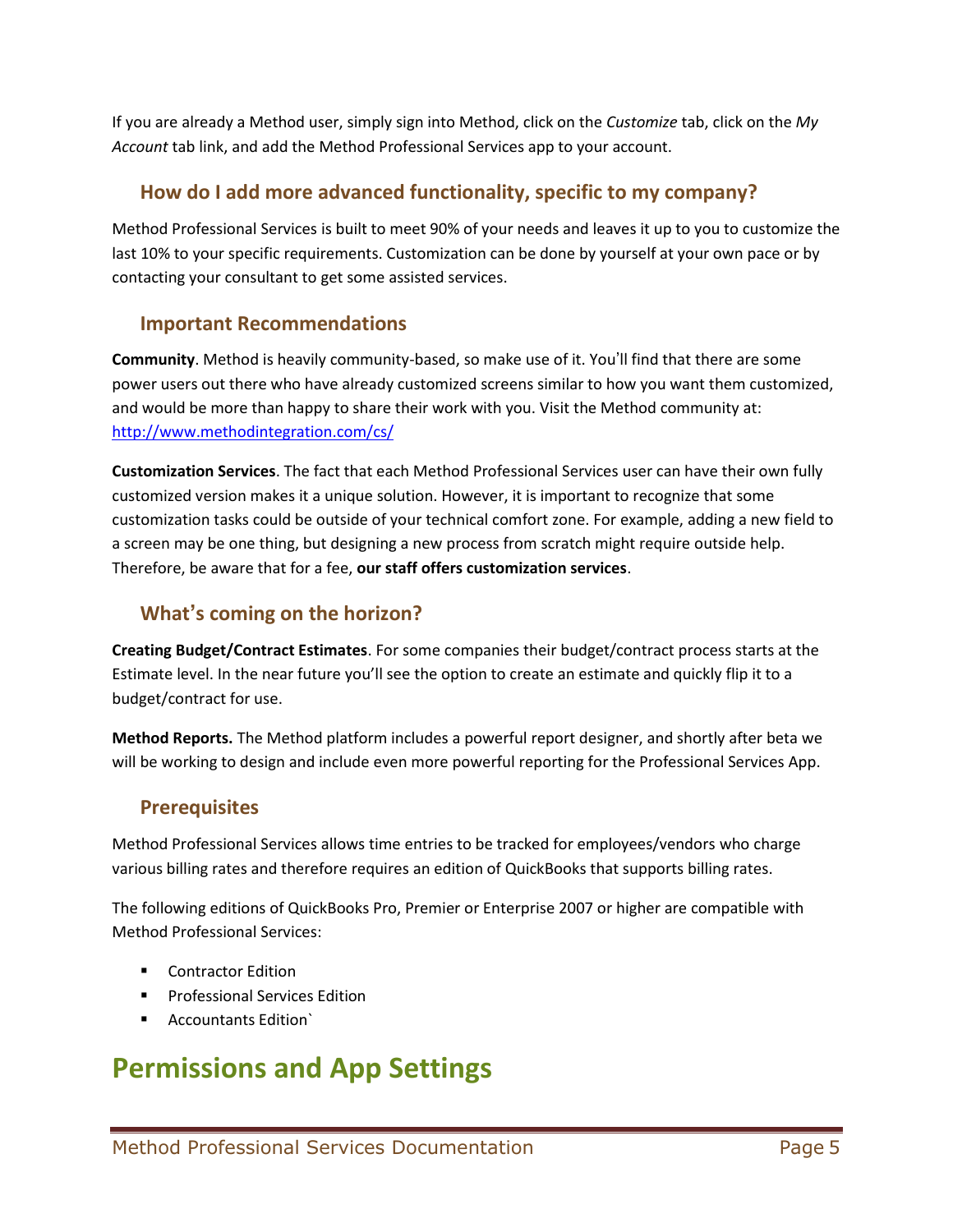A Method user is someone who signs in to and uses Method, they can be an employee, subcontractor or other person. Setting someone up as a Method user will grant them access to Method Professional Services so that they can sign in, create projects, enter time and expense entries and invoice.

*Note: Since increasing the number of users able to sign into Method will also increase the price your monthly subscription, you may choose to setup users as being Inactive so that they can still be assigned work, but cannot sign in.*

# <span id="page-5-0"></span>**Linking my Method user to a QuickBooks Employee or Vendor**

Try to link as many Method users to QuickBooks employees or vendors as possible. This will automate some of the time entries within the app and avoid having to select a Method user and remember the QuickBooks equivalent.

To edit Method user settings, follow the steps below:

- 1. Click the **Customize** tab.
- 2. Click the **Users** tab link.
- 3. In the *Edit an existing User* section, click **Edit** beside the user.
- 4. For *Link to Employee / Vendor / OtherName (optional),* choose a QuickBooks employee or vendor to link this user to.

# <span id="page-5-1"></span>**Setting Professional Service User Permissions**

By default the Method admin will always have access to the Professional Service Setup and Permissions screen. From here he or she can empower additional users by granting them additional privileges.

To edit user permissions, follow the steps below:

- 1. Go to **Professional Services > Dashboard.**
- 2. Click the '**Setup & Permissions…**' link.
- 3. Click the **View / Edit Permissions** section tab.
- 4. Using the grid apply the desired permissions.
- 5. Click **Update**.

#### ProService Permissions:

If checked, the Method user will have access to the permissions screen and the ability to modify permissions for other Method users.

#### Approve Time:

If checked, the Method user has rights to approve & delete time entries.

#### Approve Expense: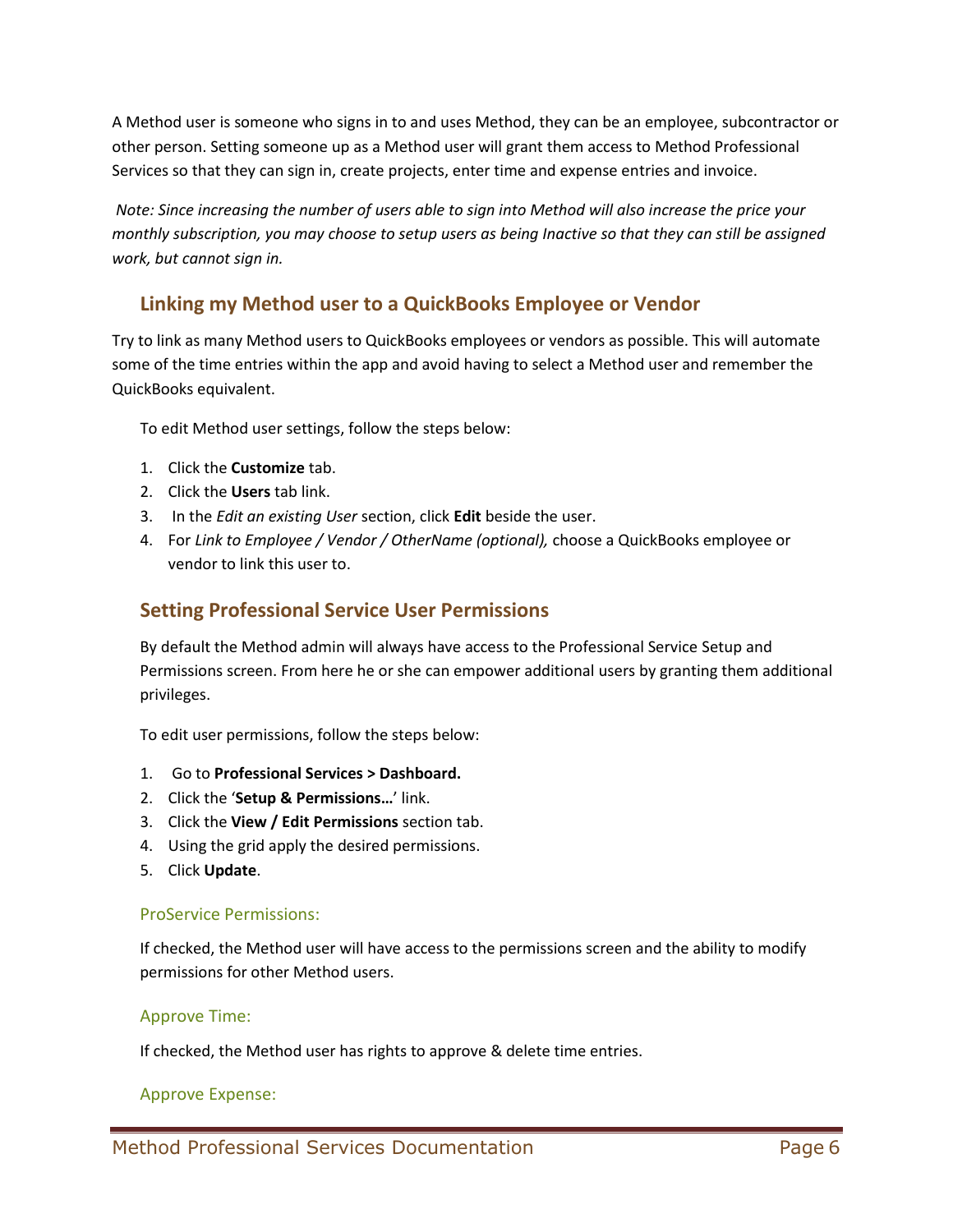If checked, the Method user has rights to approve & delete expense entries.

# <span id="page-6-0"></span>**Setting Job Cost and Billing Rate details for Employees**

In order to do proper job costing, you will be required to enter a default job cost rate for employees. This will be used to determine the cost of services performed on the contract.

*Note: Billing rates can only be created and modified in QuickBooks and a full sync is required to send that information immediately to Method, otherwise it will be sent over on the scheduled changes only sync.*

To edit user permissions, follow the steps below:

- 1. Go to **Professional Services > Dashboard.**
- 2. Click the '**Permissions…**' link.
- 3. Click the **Employee Billing Rates** section tab.
- 4. Using the grid, select the *Billing Rate* for each employee.
- 5. Using the grid enter the value for *Job Cost Rate* column for each employee.
- 6. Click **Update**.

# <span id="page-6-1"></span>**Setting Job Cost and Billing Rate details for Vendors**

In order to do proper job costing, you will be required to enter a default job cost rate for vendors. This will be used to determine the cost of a particular service item performed on the project.

*Note: Billing rates can only be created and modified in QuickBooks and a full sync is required to send that information immediately to Method, otherwise it will be sent over on the scheduled changes only sync.*

To edit user permissions, follow the steps below:

- 1. Go to **Professional Services > Dashboard.**
- 2. Click the '**Permissions…**' link.
- 3. Click the **Vendor Billing Rates** section tab.
- 4. Using the grid, select the *Billing Rate* for each vendor.
- 5. Using the grid enter the value for *Job Cost Rate* column for each vendor.
- 6. Click **Update**.

# <span id="page-6-2"></span>**"A to B" tutorial**

One of the best ways to get acquainted with Method Professional Services is to run through simple A to B tutorial.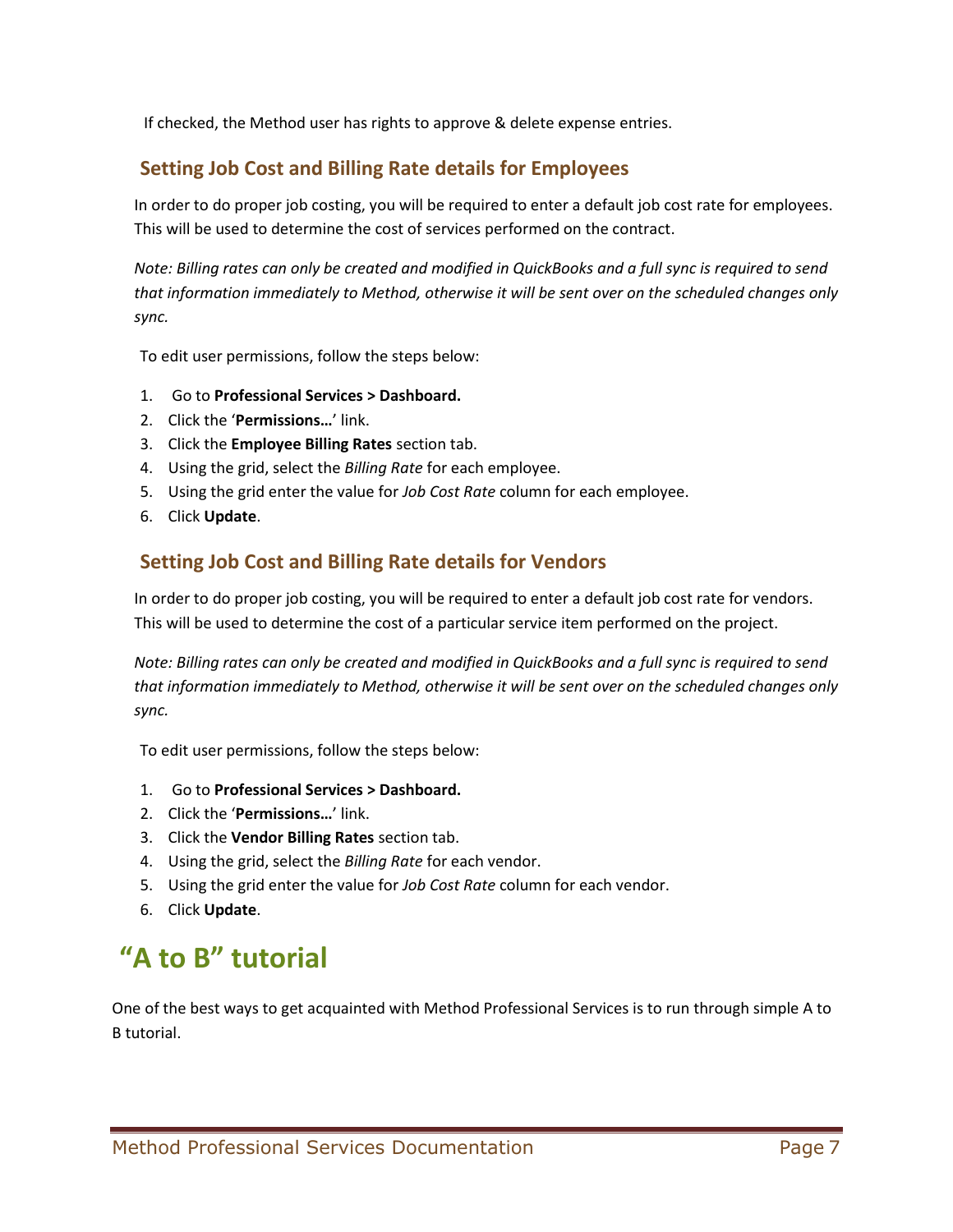# <span id="page-7-0"></span>**Tutorial: Creating the contract and posting an invoice to QuickBooks**

# <span id="page-7-1"></span>**Step 1: Synchronizing with QuickBooks**

First things first, if you have not already synchronized your Method with QuickBooks, you must do so before continuing with this tutorial. If you have not done so already, go to the QuickBooks Tab, and click on the Synchronize Tab Link and follow the installation steps to install the Method Integration Engine and complete a full synchronization with QuickBooks. Make sure that you close and reopen QuickBooks after the initial synchronization is complete so that the real-time synching is activated. Also be sure you meet the [QuickBooks prerequisites.](#page-4-3)

# <span id="page-7-2"></span>**Step 2: Creating your first Budget/Contact**

We'll start by creating a new budget/contract from the Professional Services tab.

- 1. Go to **Professional Services > Budgets/Contracts.**
- 2. From the dropdown list specific a Customer:Job.
- 3. Optional: enter other Budget/Contract details such as a memo.
- 4. Click **Save**.
- 5. Click the 'Add Line Item...' link. Notice you will get the Add/Edit Budget Details pop up screen.
- 6. From the Item dropdown select an **Item** that you will add to the budget / contract.
- 7. Select the Charge Type for this item.
- 8. Optional: Select the Billing Rate to be applied for the item.
- 9. Finalize any changes to the selected Item, such as the *Description,* Class, Budgeted *Qty*, Budgeted Amount, *Rate*, *Charge Qty*, *Class* and etc.
- 10. Click **Save & Close.**
- 11. Optional: repeat the steps above to add additional items to the budget/contract.

# <span id="page-7-3"></span>**Step 3: Schedule a Project Activity**

In this step we'll schedule a date/time to perform one of the services you choose from the Items you added to the Budget/Contract. Note, to skip the scheduling aspect proceed to the next section to track straight time.

- 1. Go to **Professional Services > Budgets/Contracts.**
- 2. Select the budget/contract.
- 3. In the Activities section click '*New Activity...*'.
- 4. Select the Activity Type.
- 5. From the Item dropdown, select the Item found on the budget / contract.
- 6. Set the *Due Date Start* for the Project Activity.
- 7. Set the *Due Date End* for the Project Activity.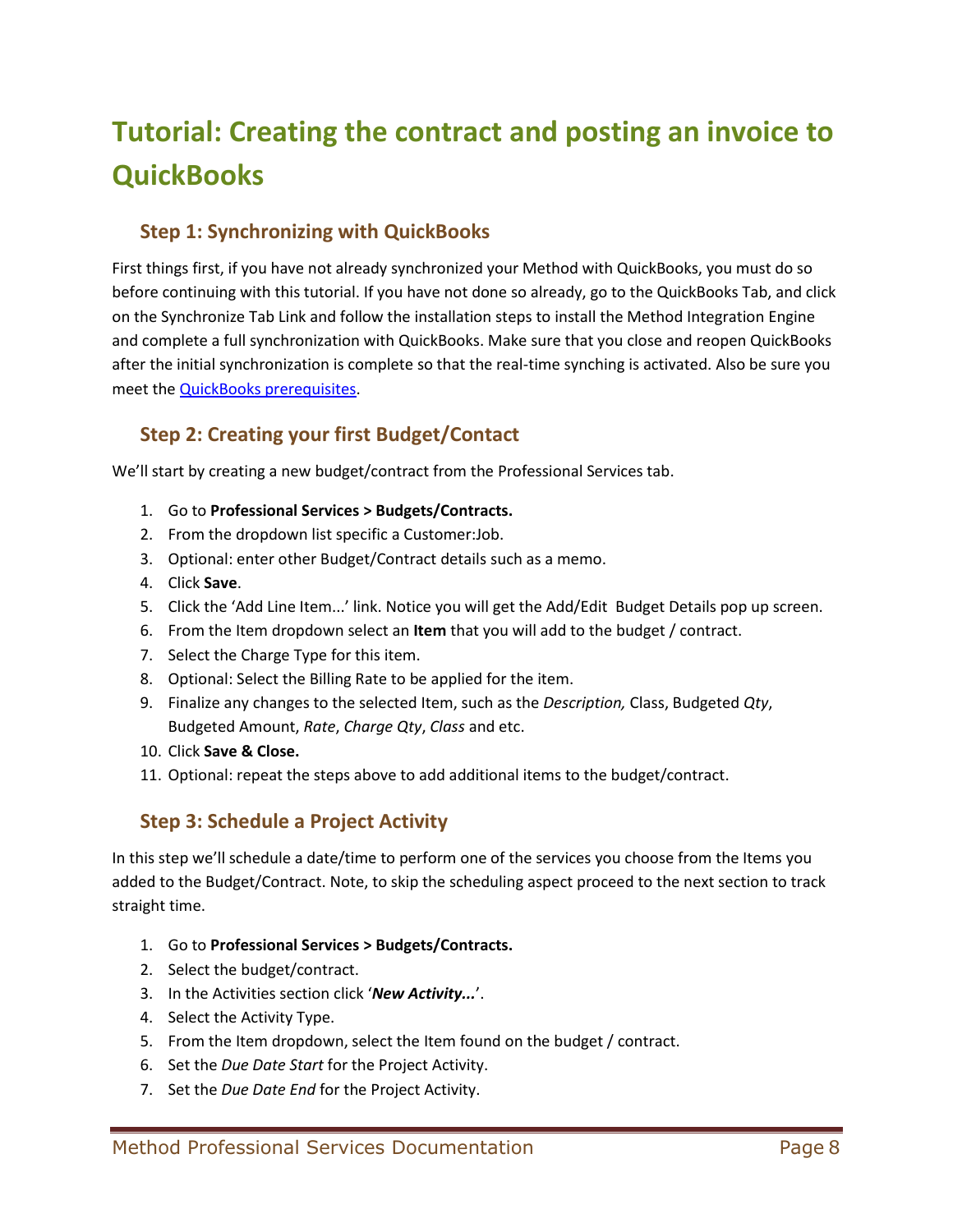- 8. Optional: change the *priority* of the project activity.
- 9. Click **Save & Close**.

# <span id="page-8-0"></span>**Step 4: Complete Activity and Enter Time**

In this step we will go back to the details of the scheduled activity and enter actual time.

- 1. Go to **Professional Services > Budgets/Contracts.**
- 2. Select the budget/contract.
- 3. In the Activities section click the '*Go to...*' link beside the desired activity.
- 4. Click '**Complete & Enter Time as Scheduled…'**
- 5. Confirm and finalize any changes to the time entry, such as the Billable Status, Payroll Item, Notes and etc.
- 6. Assuming you have permission to approve time, click '**Activities…**' and then **Approve.** Note: If you do not have permission someone who does will have to come back and approve time before it can be invoiced.

# <span id="page-8-1"></span>**Step 5: Enter Straight Time**

If scheduling activities is not important, you can consider entering direct time entries instead.

- 1. Go to **Professional Services > Budgets/Contracts.**
- 2. Select the budget/contract.
- 3. In the Time Tracking section click '**Enter Time***...*'.
- 4. From the Item dropdown, select the **Item** found on the budget/contract.
- 5. Manually enter a duration or start the timer.
- 6. Confirm and finalize any changes to the time entry, such as the Billable Status, Payroll Item, Notes and etc.
- 7. Assuming you have permission to approve time, click '**Activities…**' and then **Approve.** Note: If you do not have permission someone who does will have to come back and approve time before it can be invoiced.

# <span id="page-8-2"></span>**Step 6: Enter Expenses**

If your budget/contract has an item with the charge type containing 'Expense' the next step we'll enter the expense details. Note Method Professional Services only allows expenses as items.

- 1. Go to **Professional Services > Budgets/Contracts.**
- 2. Select the budget/contract.
- 3. In the Expenses section click '**Enter Expense***...*'.
- 4. From the Item dropdown, select the **Item** found on the budget/contract.
- 5. Confirm and finalize any changes to the time entry, such as the Quantity, Cost, Amount, Billable Status, Class and etc.
- 6. Click '**Activities…**' and then **Submit.**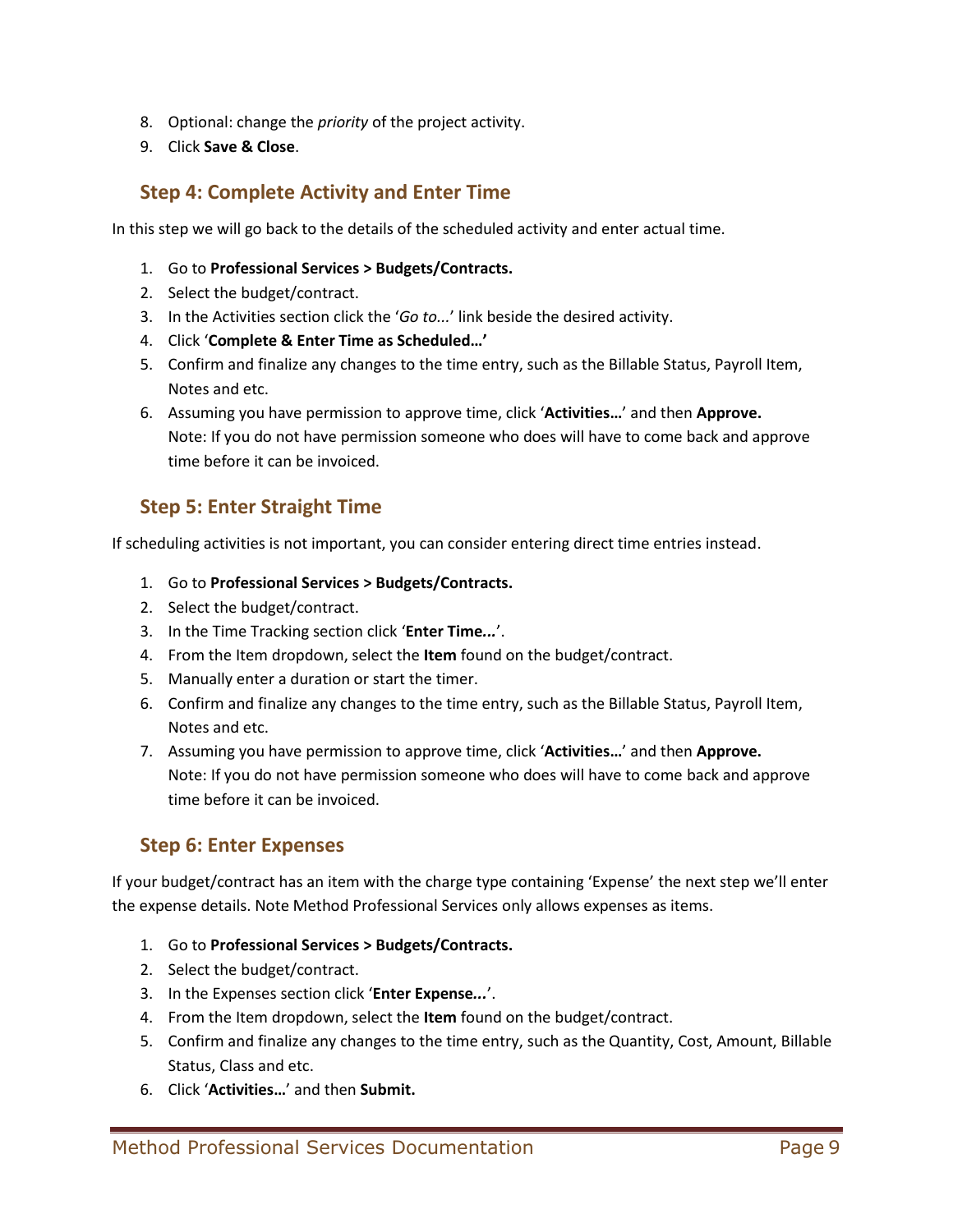#### 7. Click **Save & Close**.

### <span id="page-9-0"></span>**Step 7: Approve and Send Expenses to QB**

Expense entries can be entered and tracked in Method Professional Services and then sent to QuickBooks as Bills or Checks. In order for expenses to eligible to be sent to QuickBooks, they must first be in a submitted status.

- 1. Go to **Professional Services > Budgets/Contracts.**
- 2. Select the budget/contract.
- 3. In the Expenses section click the '*Go to...*' link beside the desired expense(s).
- 4. Click '**Send to Accounting…'**
- 5. Select to send the expense(s) as bills or checks.
- 6. Finalize the Bill or Check details.
- 7. Click Create Bill/Check.

### <span id="page-9-1"></span>**Step 8: Invoicing**

In this step we'll invoice the budget/contract.

- 1. Go to **Professional Services > Budgets/Contracts.**
- 2. Select the budget/contract.
- 3. Optional: Finalize changes to the budget/contract such as changing the status to completed and Click **Save**.
- 4. Click '**Create Invoice…**'.
- 5. Place a checkbox beside all items you want converted into an invoice.
- 6. If applicable choose to apply any retainer amount to the invoice.
- 7. Click Next.
- 8. Optional: make final edits on the quantity for each line item. Hint this is where you can do progress billing.
- 9. Click **Save & Close**.

# <span id="page-9-2"></span>**Professional Services**

The Professional Services tab serves as a central hub for budget/contract information, activity scheduling, time and expense entry and creating invoices.



Change Role: Professional Services v Sign Out

# <span id="page-9-3"></span>**Budgets/Contracts**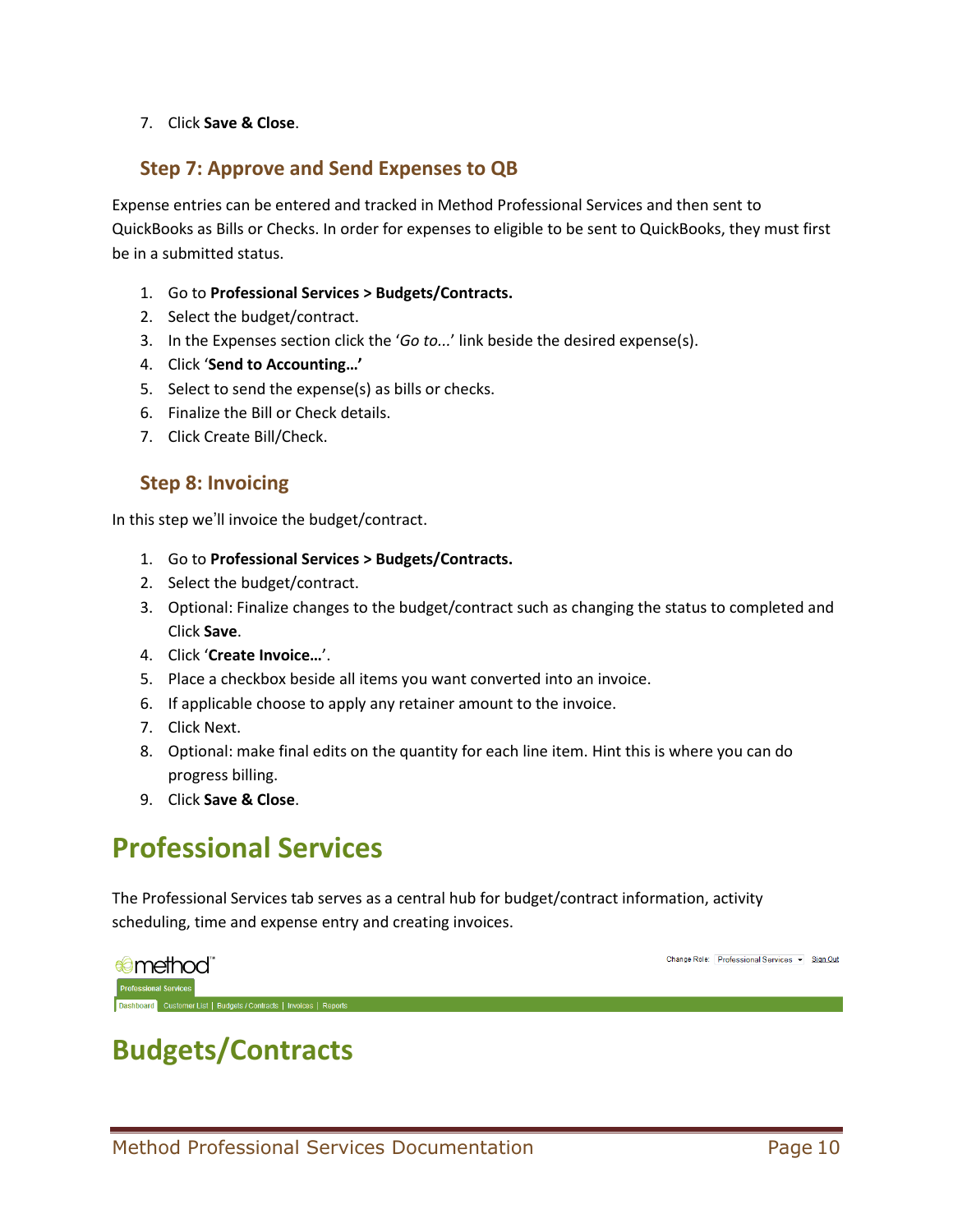Think of budgets and contracts like customer jobs or projects with a little more structure and rules behind them. Budgets and contracts are generally the result of an agreement or contract between the company and the client for service to be performed.

### <span id="page-10-0"></span>**Create a new project**

To create a new project, follow these steps:

- 1. Go to **Professional Services > Budgets/Contracts.**
- 2. From the dropdown list specific a Customer:Job.
- 3. Optional: enter other Budget/Contract details such as a memo.
- 4. Click **Save**.
- 5. Click the 'Add Line Item...' link. Notice you will get the Add/Edit Budget Details pop up screen.
- 6. From the Item dropdown select an **Item** that you will add to the budget / contract.
- 7. Select the Charge Type for this item.

| Charge Type | Hourly                              |       |
|-------------|-------------------------------------|-------|
|             | Expense                             |       |
|             | Expense By Amount                   |       |
|             | <b>Expense Not To Exceed Budget</b> |       |
|             | Fixed                               |       |
|             | Hourly                              |       |
|             | Hourly Not To Exceed Budget         |       |
|             |                                     | Close |
|             |                                     |       |

#### Fixed -agreed upon fixed price

Services based on an agreed upon fixed price or a contract amount. The quantity serves as a maximum or cap value the time entries are automatically compared against so they do not push the total over this amount. Time entries that push over the maximum value are automatically adjusted so the fixed amount is not exceeded.

#### Hourly –billed by the hour

Hourly services have a default quantity of zero because when first declared there is no time against them. As time is entered and approved, these hourly services will be automatically updated with the accumulated quantity.

#### Hourly Not To Exceed Budget - billed by the hour to a budgeted quantity

Similar to Hourly services, Hourly Not To Exceed Budget services are automatically updated as time is entered and approved. However, these services have an agreed upon maximum that services as the ceiling amount to be invoiced. Time entries that push over the maximum value are automatically adjusted so the maximum is not exceeded.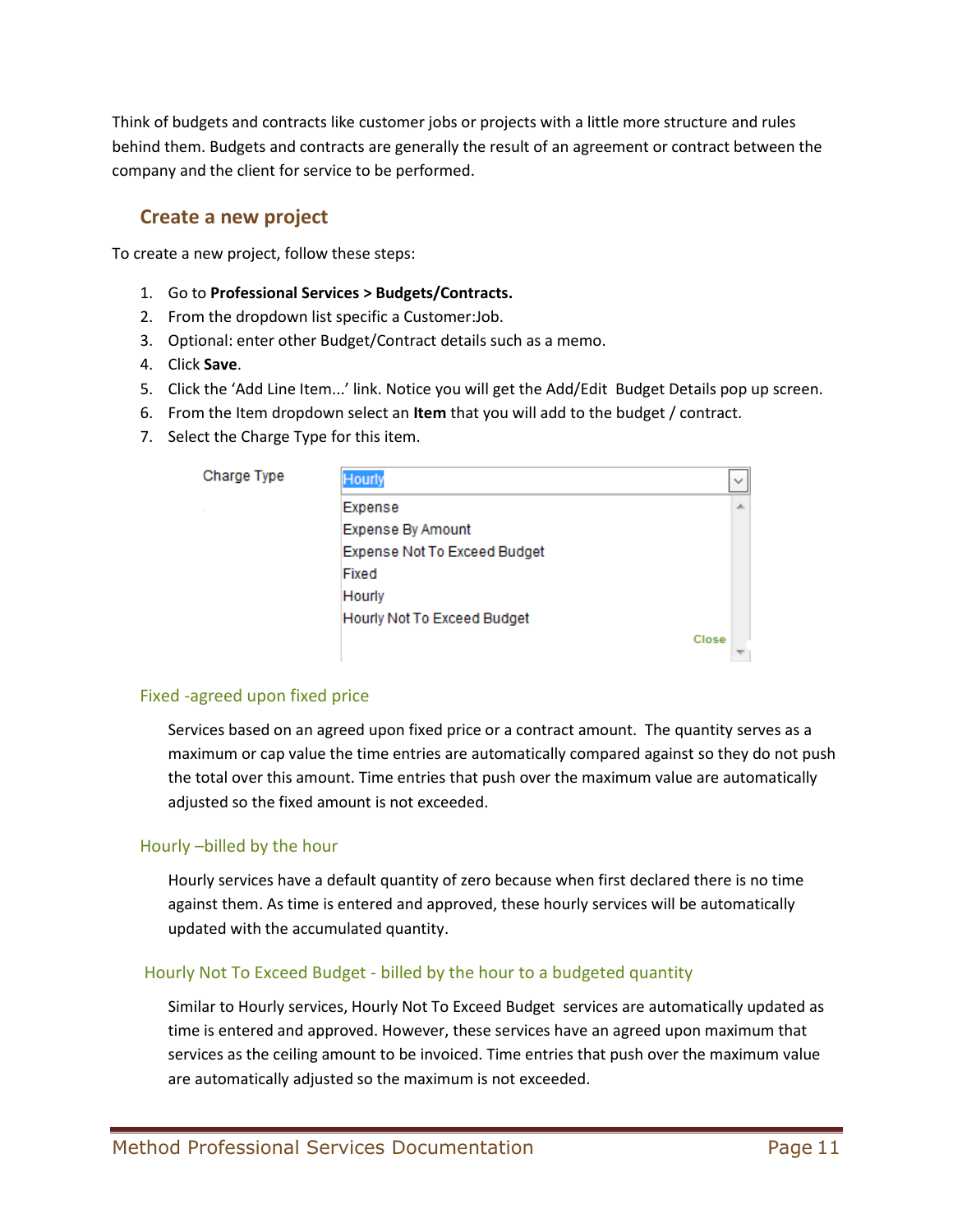#### Expense -agreed upon fixed price

Expenses based on an agreed upon fixed price or a contract amount. The quantity serves as a maximum or cap value the time entries are automatically compared against so they do not push the total over this amount. Expense entries that push over the maximum value are automatically adjusted so the fixed amount is not exceeded.

#### Expense By Amount –expenses are invoiced as entered and approved.

In many cases you will want to expense what is approved as billable. This is when you would use Expense By Amount.

#### Expense Not To Exceed Budget - billed by the hour to a budgeted quantity

Similar to Expense By Amount, the Expense Not To Exceed Budget use the budgeted amount as a cap value that is not to be exceeded when invoicing. Accumulated amounts are automatically updated as expenses are entered and approved. Expense entries that push over the maximum value are automatically adjusted so the maximum is not exceeded.

- 8. Optional: Select the Billing Rate to be applied for the item.
- 9. Finalize any changes to the selected Item, such as the *Description,* Class, Budgeted *Qty*, Budgeted Amount, *Rate*, *Charge Qty*, *Class* and etc.
- 10. Click **Save & Close.**
- 11. Optional: repeat the steps above to add additional items to the budget/contract.

# <span id="page-11-0"></span>**Bill To / Ship To Address**

The billing and shipping address info is automatically copied from the the customer:job of the budget/contract.

#### <span id="page-11-1"></span>**View Activities**

- 1. Go to **Professional Services > Budgets/Contracts.**
- 2. Click the **Activities** section.
- 3. In the *Existing Activities* grid, click 'Go to…' next to the desired activity you wish to view.

#### <span id="page-11-2"></span>**View Time Entries**

- 1. Go to **Professional Services > Budgets/Contracts.**
- 2. Click the **Time Tracking** section.
- 3. In the *Existing Time Tracking* grid, click 'Go to…' next to the desired time tracking you wish to view.

#### <span id="page-11-3"></span>**View Expense Entries**

1. Go to **Professional Services > Budgets/Contracts.**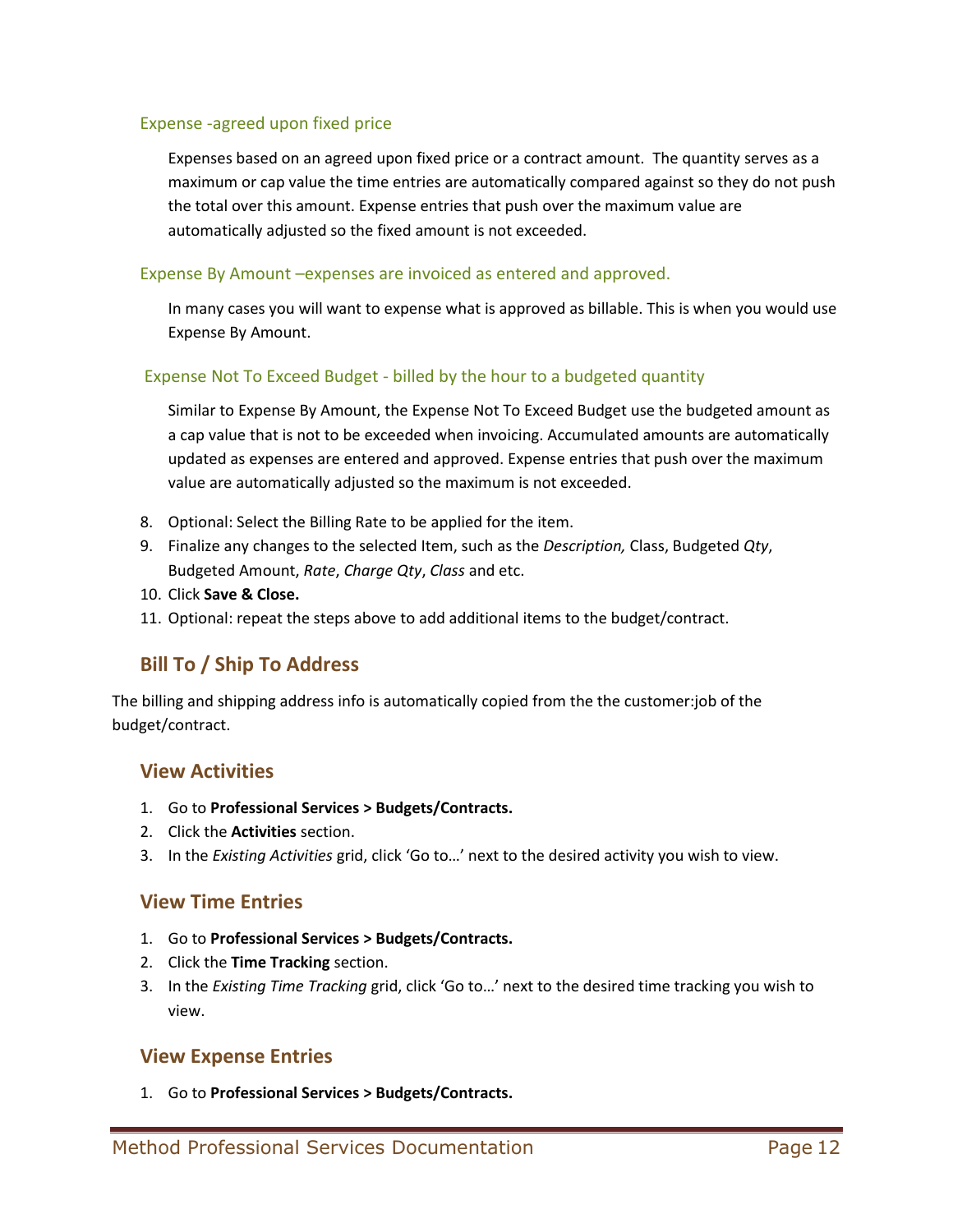- 2. Click the **Expenses** section.
- 3. In the *Existing Expenses* grid, click 'Go to…' next to the desired expense you wish to view.

### <span id="page-12-0"></span>**View Project Summary**

- 1. Go to **Professional Services > Budgets/Contracts.**
- 2. Click the **Summary** section.

# <span id="page-12-1"></span>**Editing a budget/contract**

- 1. Go to **Professional Services > Budgets/Contracts.**
- 2. In the *Existing budget/contracts* grid, click **Select** next to the appropriate budget/contract you wish to edit.
- 3. Edit the information as applicable.
- 4. Click **Save**.

# <span id="page-12-2"></span>**Closing budgets/contracts**

To close a project, follow these steps:

- 1. Go to **Professional Services > Budgets/Contracts.**
- 2. In the *Existing budget/contracts* grid, click **Select** next to the appropriate budget/contract you wish to edit.
- 3. Click the **Details** section.
- 4. Change the *status* to **Completed**.
- 5. Finalize any other changes.
- 6. Click **Save**.

# <span id="page-12-3"></span>**Invoicing a project**

To create invoice from budget/contracts follow these steps:

- 1. Go to **Professional Services > Budgets/Contracts.**
- 2. In the *Existing budget/contracts* grid, click **Select** next to the appropriate budget/contract you wish to edit.
- 3. Click '**Create Invoice...**'.

# <span id="page-12-4"></span>**Activities**

Having Activities is what allows us to plan and schedule, reassign our time and have it appear on a calendar. These activities can then be converted to record actual time entries which are recorded against the contract/budget.

# <span id="page-12-5"></span>**Add activity**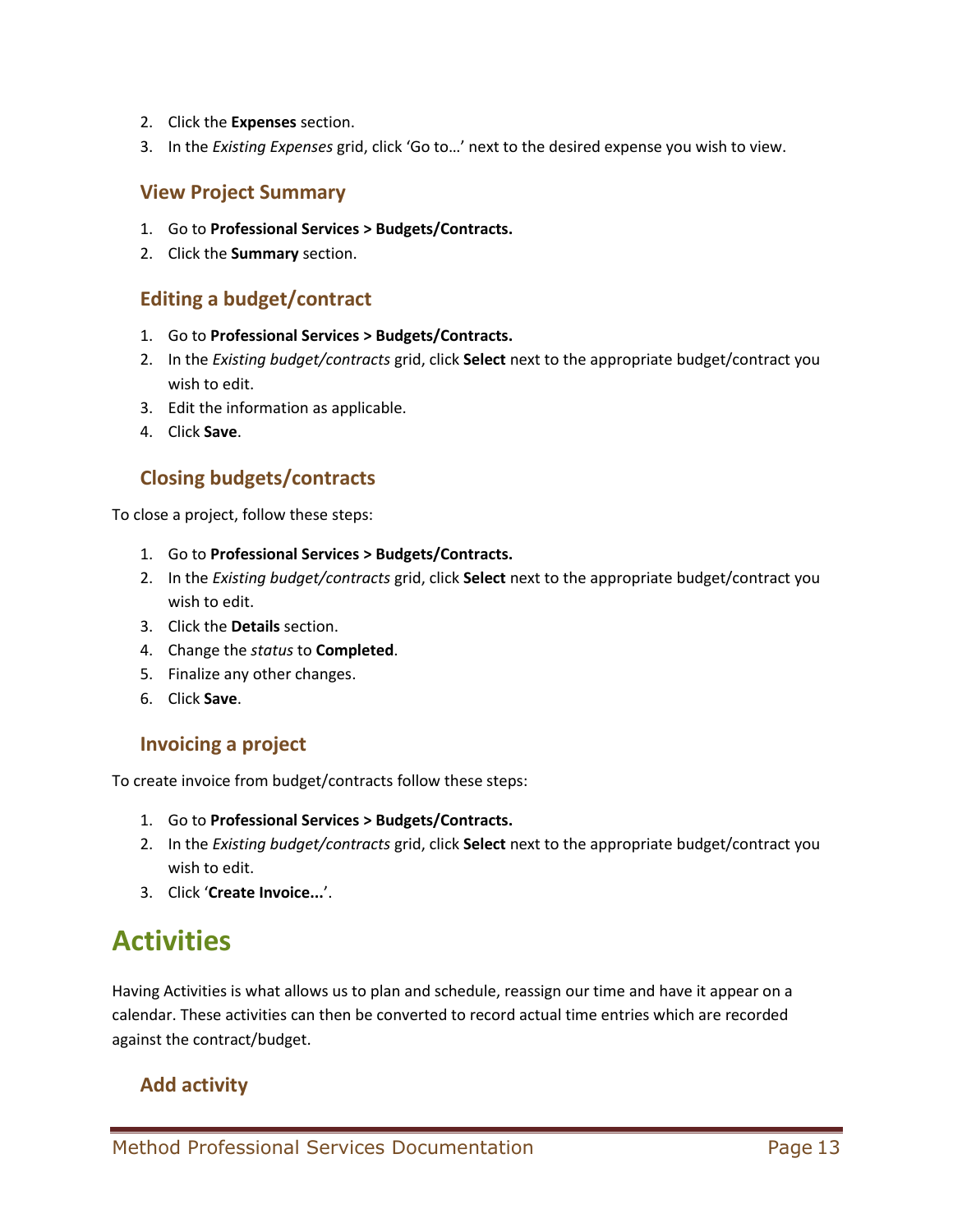To add an activity, follow these steps:

#### Using the budgets/contracts screen

- 1. Go to **Professional Services > Budgets/Contracts.**
- 2. Select the budget/contract.
- 3. In the Activities section click '*New Activity...*'.
- 4. Select the Activity Type.
- 5. From the Item dropdown, select the Item found on the budget / contract.
- 6. Set the *Due Date Start* for the Project Activity.
- 7. Set the *Due Date End* for the Project Activity.
- 8. Optional: change the *priority* of the project activity.
- 9. Click **Save & Close**.

#### Using the Calendar

- 1. Go to **Professional Services > Dashboard.**
- 1. Click inside the calendar and while holding down your mouse drag down the duration you want to schedule for.
- 2. Right-click with your mouse on the selected area and choose **New**.
- 3. Select the Activity Type.
- 4. From the dropdown select the Customer.
- 5. From the dropdown select the Budget ID.
- 6. From the Item dropdown, select the Item found on the budget / contract.
- 7. Optional: change the *priority* of the project activity.
- 8. Finalize other changes to the activity.
- 9. Click **Save & Close**.

# <span id="page-13-0"></span>**Edit project activity**

Note restrictions may apply based on Method user and approval status.

#### Using the budgets/contracts screen

- 1. Go to **Professional Services > Budgets/Contracts.**
- 2. Click the **Activities** section.
- 3. In the *Existing Activities* grid, click 'Go to…' next to the desired activity you wish to view.
- 4. Finalize any changes.
- 5. Click **Save & Close**.

#### Using the calendar

- 1. Go to **Professional Services > Dashboard.**
- 2. Locate and double click the activity on the calendar.
- 3. Finalize any changes.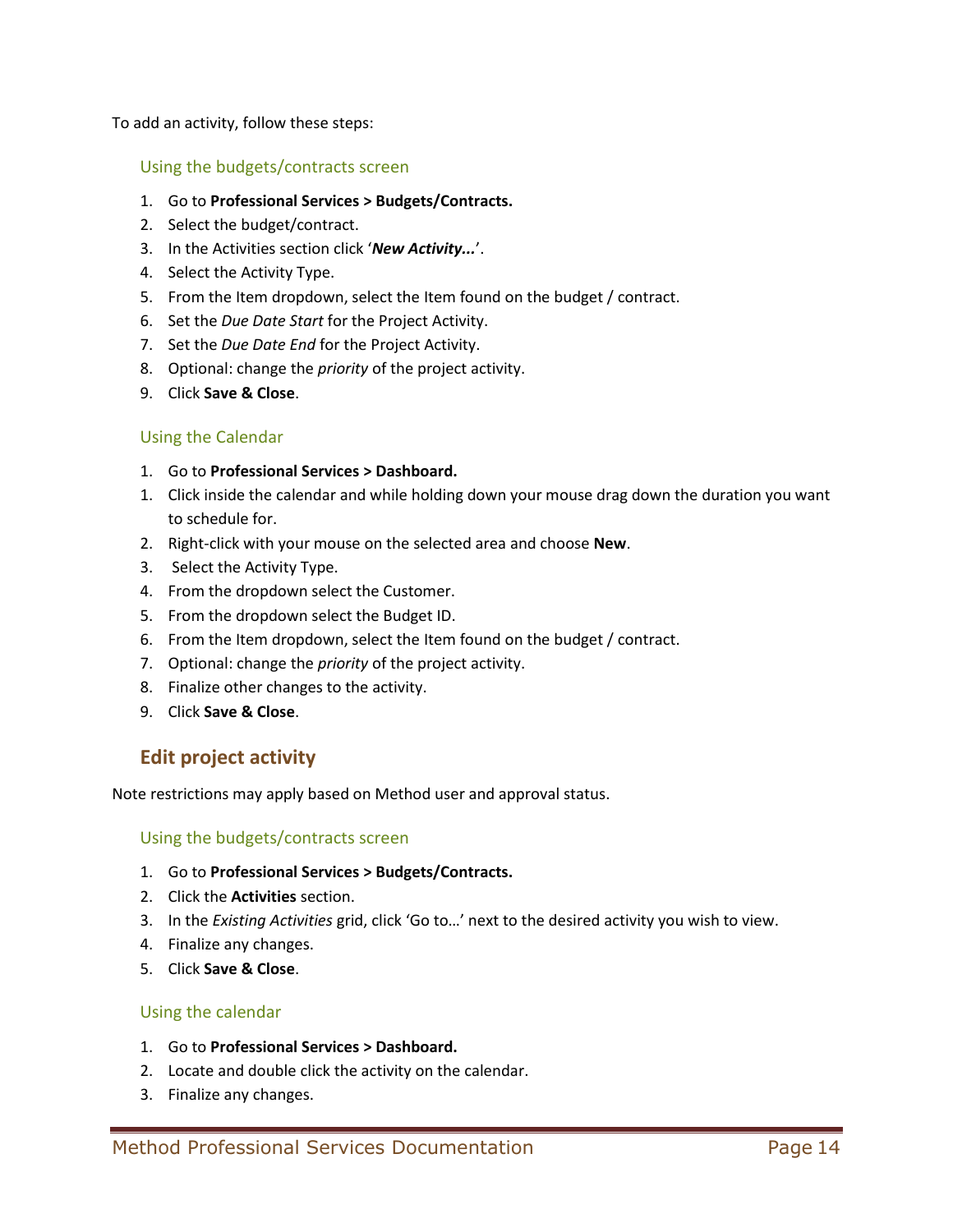#### 4. Click **Save & Close**.

# <span id="page-14-0"></span>**Delete project activity**

Note restrictions may apply based on Method user and approval status.

Using the budgets/contracts screen

- 1. Go to **Professional Services > Budgets/Contracts.**
- 2. Click the **Activities** section.
- 3. In the *Existing Activities* grid, click 'Go to…' next to the desired activity you wish to view.
- 4. Click **Delete**.

#### Using the calendar

- 1. Go to **Professional Services > Dashboard.**
- 2. Locate and double click the activity on the calendar.
- 3. Click **Delete**.

# <span id="page-14-1"></span>**Time Entries**

Recording time is one of the most important aspects of Method Professional Services. The ability to accurately track all time against a budgets and contracts is critical.

# <span id="page-14-2"></span>**Add time entry**

To add a time entry, follow these steps:

#### From a scheduled activity using the budgets/contracts screen

- 1. Go to **Professional Services > Budgets/Contracts.**
- 2. Select the budget/contract.
- 3. In the Activities section click the '*Go to...*' link beside the desired activity.
- 4. Click '**Complete & Enter Time as Scheduled…'** to enter the time as scheduled. \*Note: You can also click the '**Timer…**' from a scheduled activity.
- 5. Confirm and finalize any changes to the time entry, such as the Billable Status, Payroll Item, Notes and etc.
- 6. Click **Save & Close**.

#### From a scheduled activity using the calendar

- 1. Go to **Professional Services > Dashboard.**
- 2. Locate and double click the activity on the calendar.
- 3. Click '**Complete & Enter Time as Scheduled…'** to enter the time as scheduled. \*Note: You can also click the '**Timer…**' from a scheduled activity.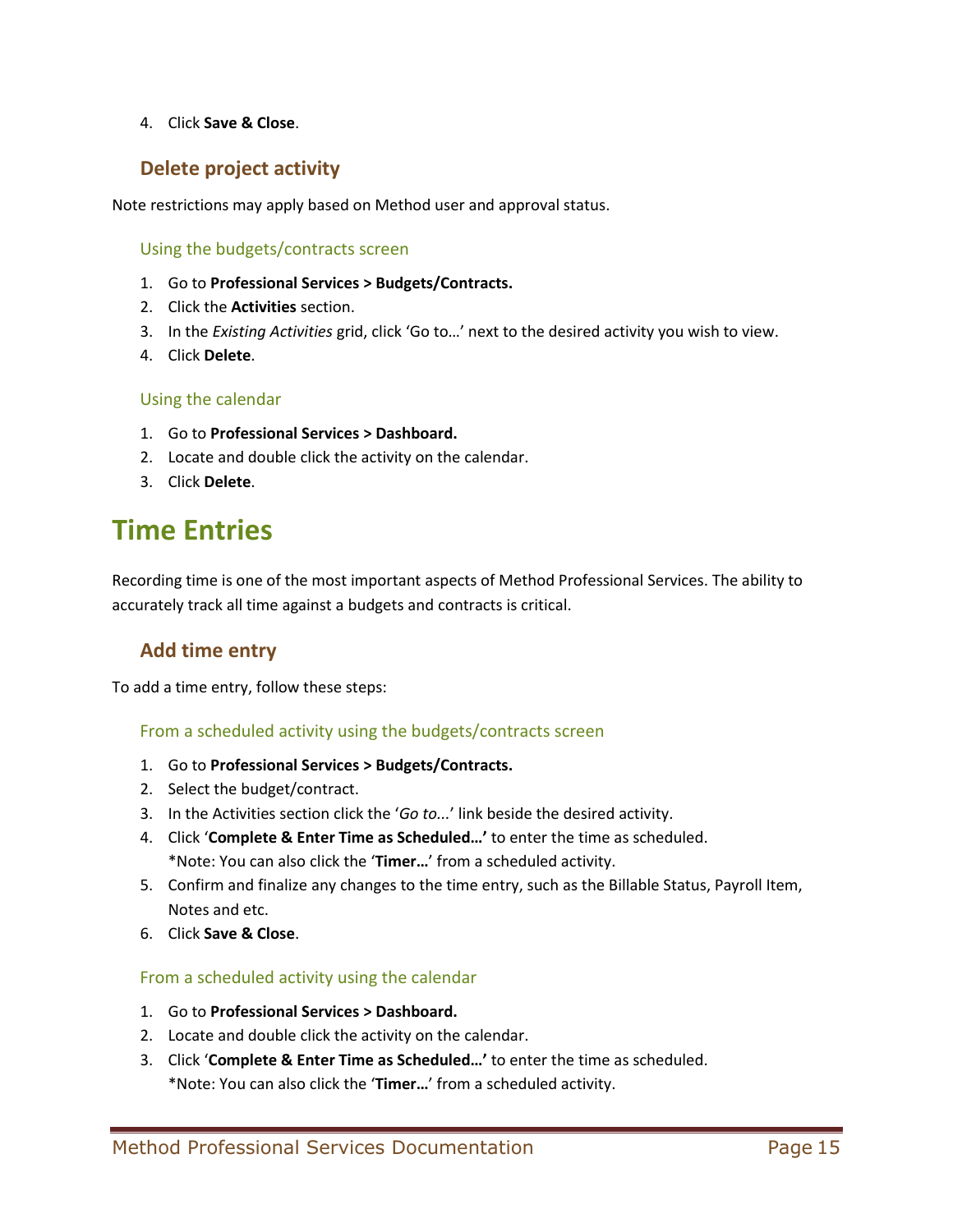- 4. Confirm and finalize any changes to the time entry, such as the Billable Status, Payroll Item, Notes and etc.
- 5. Click **Save & Close**.

#### Using the timer from the budgets/contracts screen

- 1. Go to **Professional Services > Budgets/Contracts.**
- 2. Select the budget/contract.
- 3. In the Time Tracking section click '**Enter Time***...*'.
- 4. From the Item dropdown, select the **Item** found on the budget/contract.
- 5. Manually enter duration or start the timer.
- 6. Confirm and finalize any changes to the time entry, such as the Billable Status, Payroll Item, Notes and etc.
- 7. Click **Save & Close**.

### <span id="page-15-0"></span>**Submit time entries**

By default all time entries are entered with an approval status of 'Not Submitted' This allows the user to record the time and submit only when they are ready to do so.

To submit time entries, follow these steps:

- 1. Go to **Professional Services > Budgets/Contracts.**
- 2. Select the budget/contract.
- 3. In the Time Tracking section click the '*Go to...*' link beside the desired time entry.
- 4. Click '**Activities…**' and then **Submit.**

### <span id="page-15-1"></span>**Approve time entries**

In order to approve time entries, a user must have [permissions](#page-5-1) set do so. Please see the permissions section to view / edit permissions.

To approve time entries, follow these steps:

- 5. Go to **Professional Services > Budgets/Contracts.**
- 6. Select the budget/contract.
- 7. In the Time Tracking section click the '*Go to...*' link beside the desired time entry.
- 8. Assuming you have permission to approve time, click '**Activities…**' and then **Approve.** Note: If you do not have permission someone who does will have to come back and approve time before it can be invoiced.

### <span id="page-15-2"></span>**Reassign time entries**

At one point or another you will want to assign or reassign time entries to the appropriate person who will handle the next step in the time entry approval process. Pending Time Entries should be Assigned To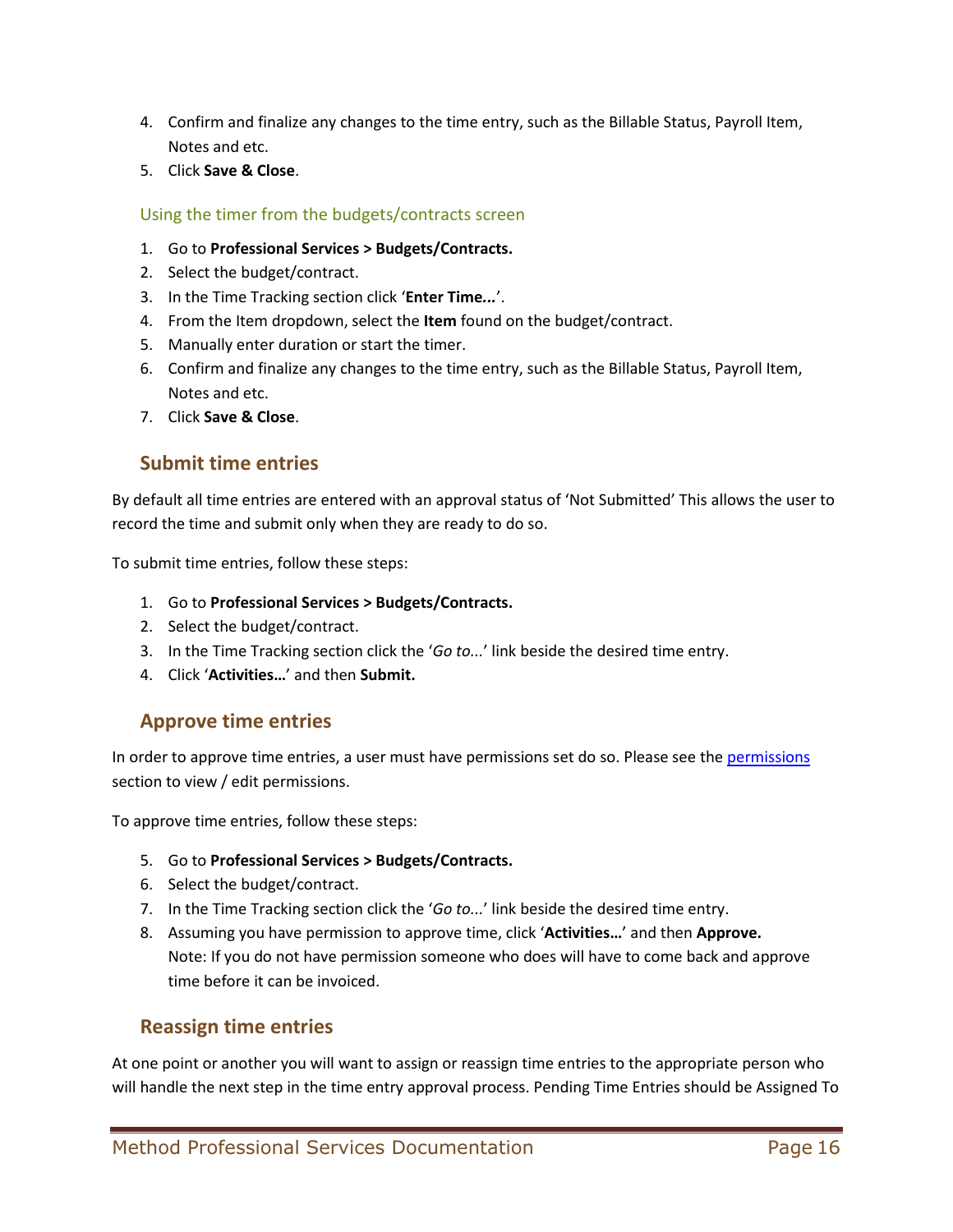someone who will approve them. If the time entry requires modification it can be modified by someone with approval rights or flipped back and re-assigned to the user who entered the time.

To re-assign time entries, follow these steps:

- 1. Go to **Professional Services > Budgets/Contracts.**
- 2. Select the budget/contract.
- 3. In the Time Tracking section click the '*Go to...*' link beside the desired time entry.
- 4. Change the *Assigned To* as applicable.
- 5. Click **Save**.

### <span id="page-16-0"></span>**Edit time entries**

- 1. Go to **Professional Services > Budgets/Contracts.**
- 2. Select the budget/contract.
- 3. In the Time Tracking section click the '*Go to...*' link beside the desired time entry.
- 4. Edit the information as applicable.
- 5. Click **Save**.

### <span id="page-16-1"></span>**Delete time entries**

- 1. Go to **Professional Services > Budgets/Contracts.**
- 2. Select the budget/contract.
- 3. In the Time Tracking section click the '*Go to...*' link beside the desired time entry.
- 4. Click **Delete**.
- 5. Click **OK** to confirm or **Cancel**.

# <span id="page-16-2"></span>**Expense Entry**

In addition to time entries, Method Professional Services accommodates for expenses to be entered towards a budget/contract. These are the expenses that a business will incur on behalf of the customer or while completing work for which can be billed back to the customer. Reimbursable expenses can be entered towards a project as billable and assigned to the customer so they can eventually be transferred onto the invoice. Method Professional Services allows expenses to be sent to QuickBooks as Bills and Checks.

# <span id="page-16-3"></span>**Entering expense entries**

To enter an expense entry, follow these steps:

- 1. Go to **Professional Services > Budgets/Contracts.**
- 2. Select the budget/contract.
- 3. In the Expenses section click '**Enter Expense***...*'.
- 4. From the Item dropdown, select the **Item** found on the budget/contract.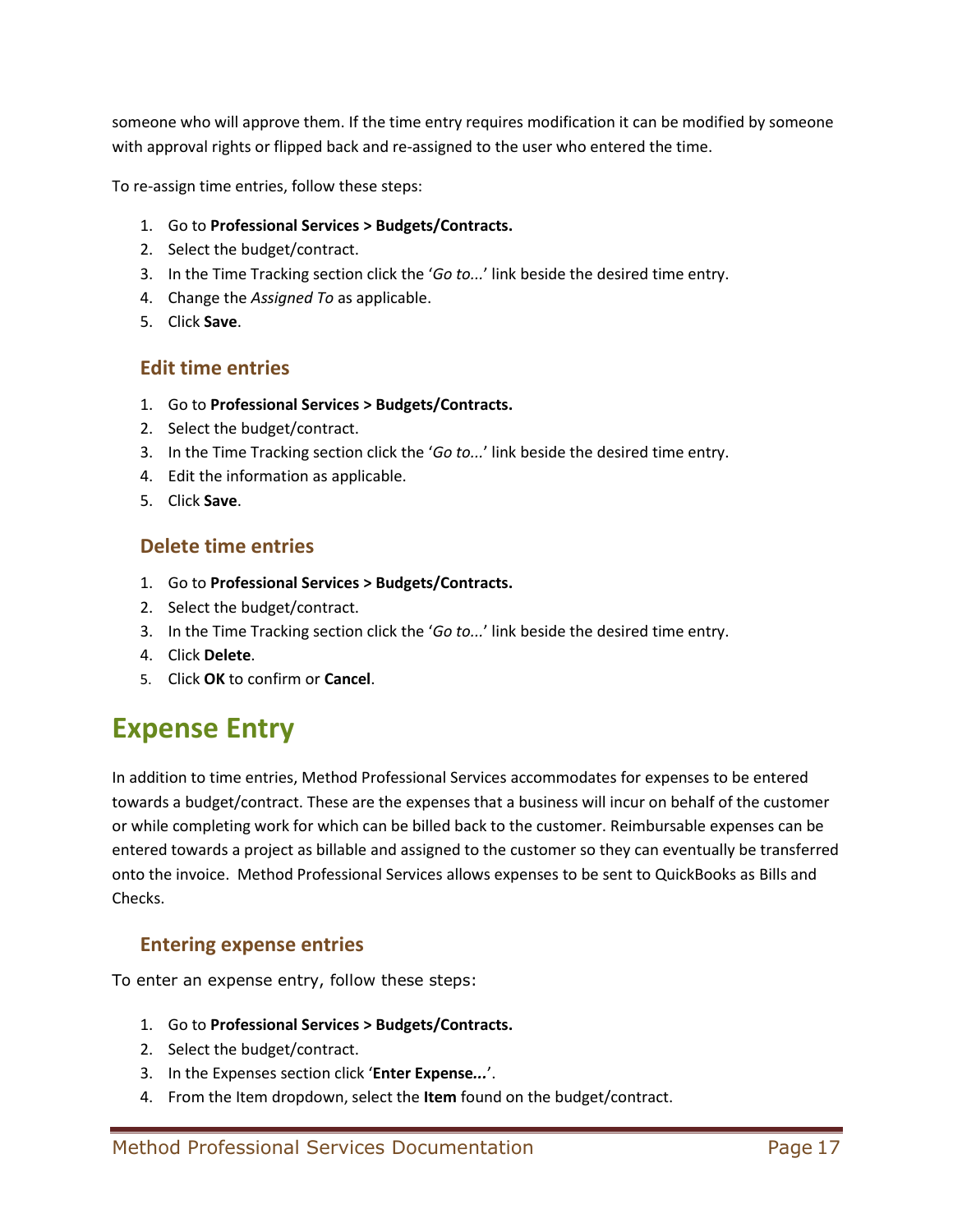- 5. Confirm and finalize any changes to the time entry, such as the Quantity, Cost, Amount, Billable Status, Class and etc.
- 6. Click **Save & Close**.

### <span id="page-17-0"></span>**Submit expense entries**

By default all expense entries are entered with an approval status of 'Not Submitted' This allows the user to record the entry and submit only when they are ready to do so.

To submit an expense entry, follow these steps:

- 1. Go to **Professional Services > Budgets/Contracts.**
- 2. Select the budget/contract.
- 3. In the Expenses section click the '*Go to...*' link beside the desired expense entry.
- 4. Click '**Activities…**' and then **Submit.**

### <span id="page-17-1"></span>**Approve expense entries**

The approval of expense entries takes place when the expense is sent to QuickBooks as a Bill or Check. In order to approve expense entries, the entry must be in Pending status and the user must have permissions set do so. Please see th[e permissions](#page-5-1) section to view / edit permissions.

To approve expense entries, follow these steps:

- 1. Go to **Professional Services > Budgets/Contracts.**
- 2. Select the budget/contract.
- 3. In the Expenses section click the '*Go to...*' link beside the desired expense(s).
- 4. Select all expense entries that apply.
- 5. Click '**Send to Accounting…'**
- 6. Select to send the expense(s) as bills or checks.
- 7. Finalize the Bill or Check details.
- 8. Click Create Bill/Check.

#### <span id="page-17-2"></span>**Reassign expense entries**

At one point or another you will want to assign or reassign expense entries to the appropriate person who will handle the next step in the approval process. Pending Expense Entries should be Assigned To someone who will approve them. If the expense entry requires modification it can be modified by someone with approval rights or flipped back and re-assigned to the user who entered it.

To re-assign expense entries, follow these steps:

- 1. Go to **Professional Services > Budgets/Contracts.**
- 2. Select the budget/contract.
- 3. In the Expenses section click the '*Go to...*' link beside the desired expense entry.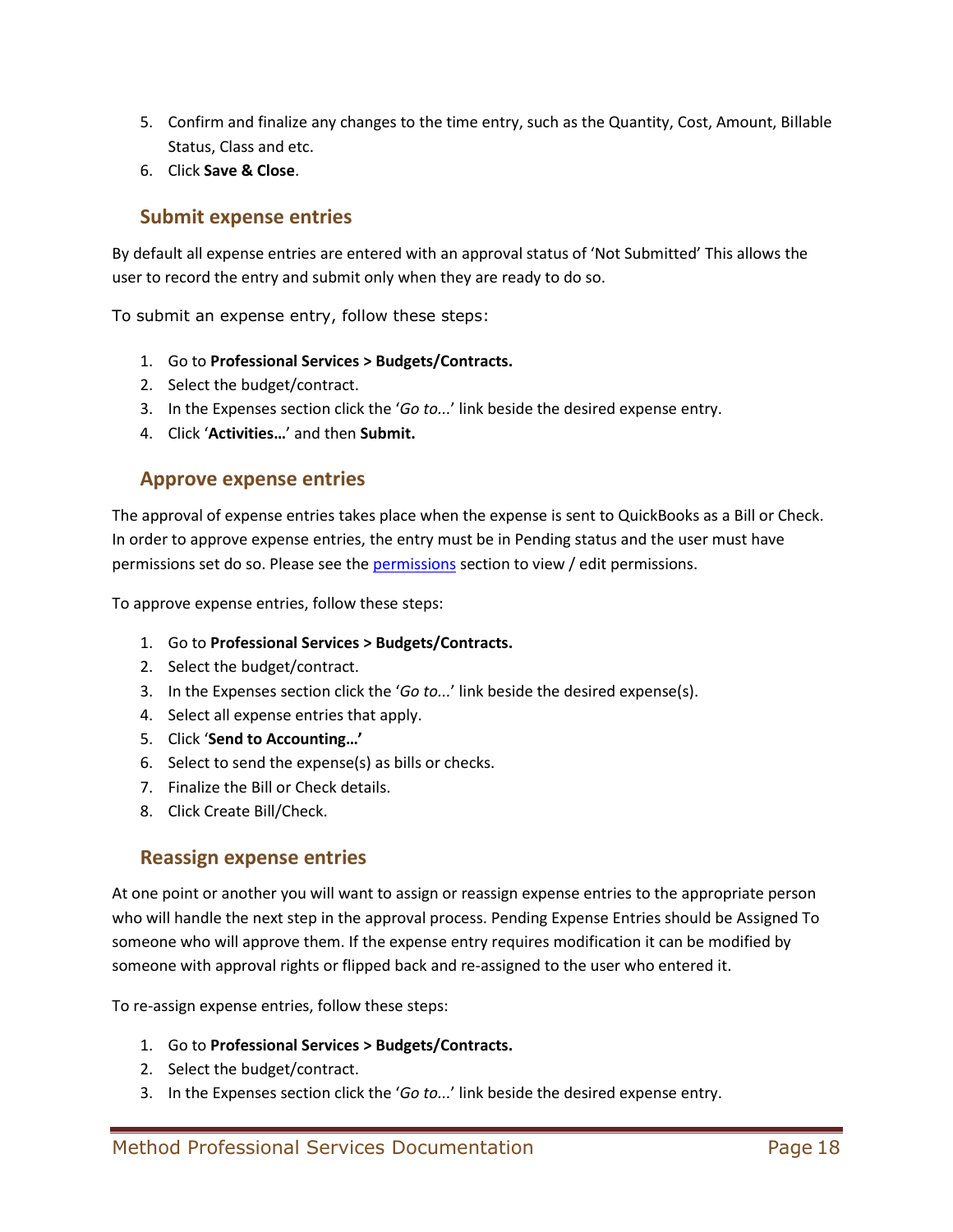- 4. Change the *Assigned To* as applicable.
- 5. Click **Save**.

#### <span id="page-18-0"></span>**Edit expense entries**

- 1. Go to **Professional Services > Budgets/Contracts.**
- 2. Select the budget/contract.
- 3. In the Expenses section click the '*Go to...*' link beside the desired expense entry.
- 4. Edit the information as applicable.
- 5. Click **Save.**

### <span id="page-18-1"></span>**Delete expense entries**

- 1. Go to **Professional Services > Budgets/Contracts.**
- 2. Select the budget/contract.
- 3. In the Expenses section click the '*Go to...*' link beside the desired expense entry.
- 4. Click '**Activities…**' and then **Delete.**
- 5. Click **OK** to confirm or **Cancel**.

# <span id="page-18-2"></span>**Creating Invoices**

Once a project is complete and all items entered and time and expenses entries are approved, the information is in place to create invoices.

In this step we'll turn the budget/contract into a QuickBooks invoice.

- 1. Go to **Professional Services > Budgets/Contracts.**
- 2. Select the budget/contract.
- 3. In the Details section Click '**Create Invoice...**'.
- 4. In the pop up screen, place a checkbox beside all items you want converted into an invoice.
- 5. If applicable choose to apply a retainer amount to the invoice.

*Note: Retainers are items on an invoice, sales order or credit memo with an account type of 'OtherCurrentLiability'. As such you can invoice your client for a retainer deposit, complete this via a sales order and also take into consideration any credit memos applied*

- 6. Click **Next**.
- 7. Optional: make final edits on the quantity for each line item. Hint this is where you can do progress billing.
- 8. lick **Save & Close** to send the Invoice to QuickBooks..

# <span id="page-18-3"></span>**Getting assistance & customization**